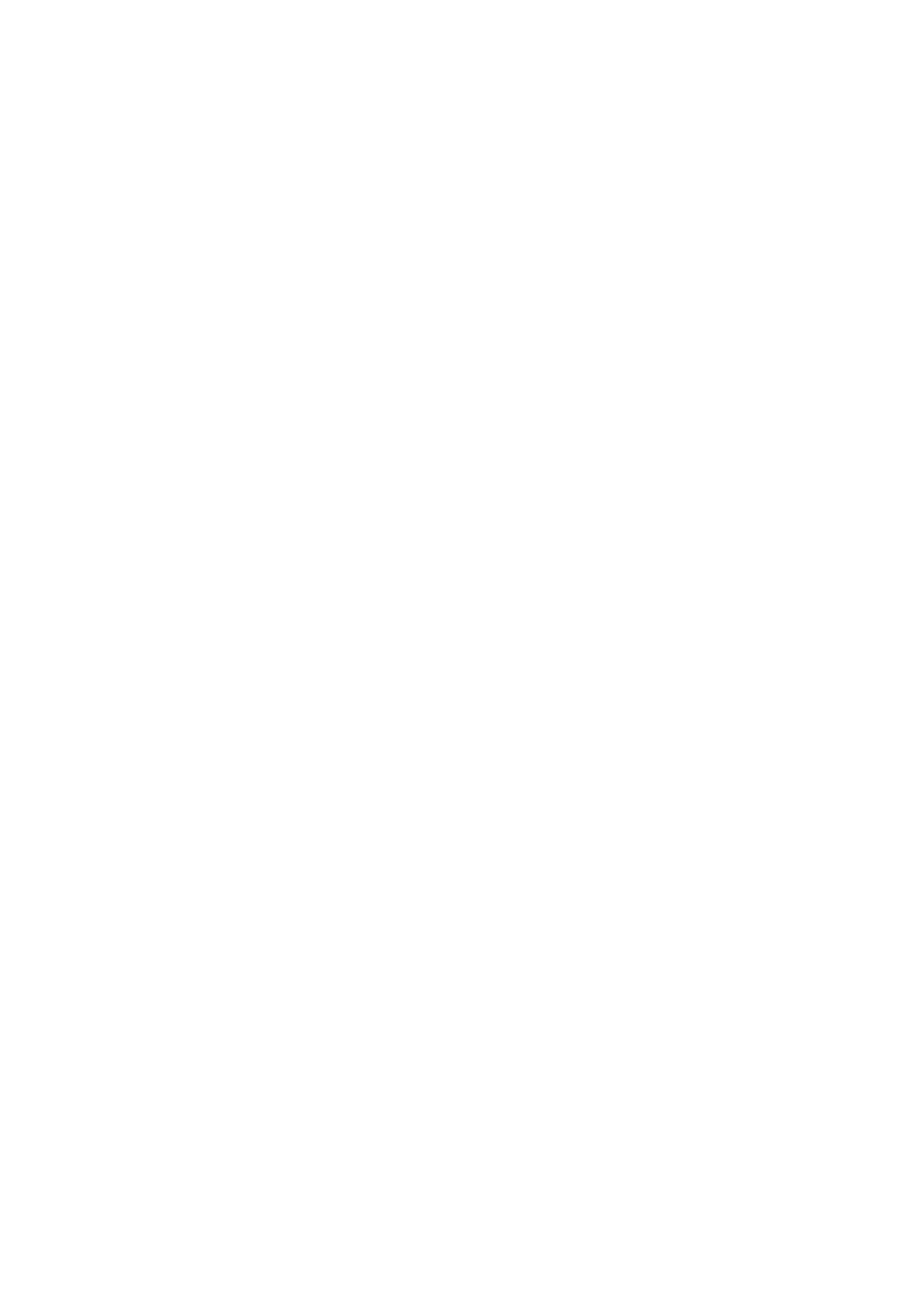# **TABLE OF CONTENTS**

|                                           | Page           |
|-------------------------------------------|----------------|
| TIMETABLE                                 |                |
| <b>PART I: LETTER FROM THE CHAIRMAN</b>   | 2              |
| PART II: ADDITIONAL INFORMATION           | 6              |
| <b>PART III: DEFINITIONS</b>              | $\overline{7}$ |
| PART IV: NOTICE OF ANNUAL GENERAL MEETING | 8              |
| APPENDIX 1 ANNUAL CIRCULAR                | 13             |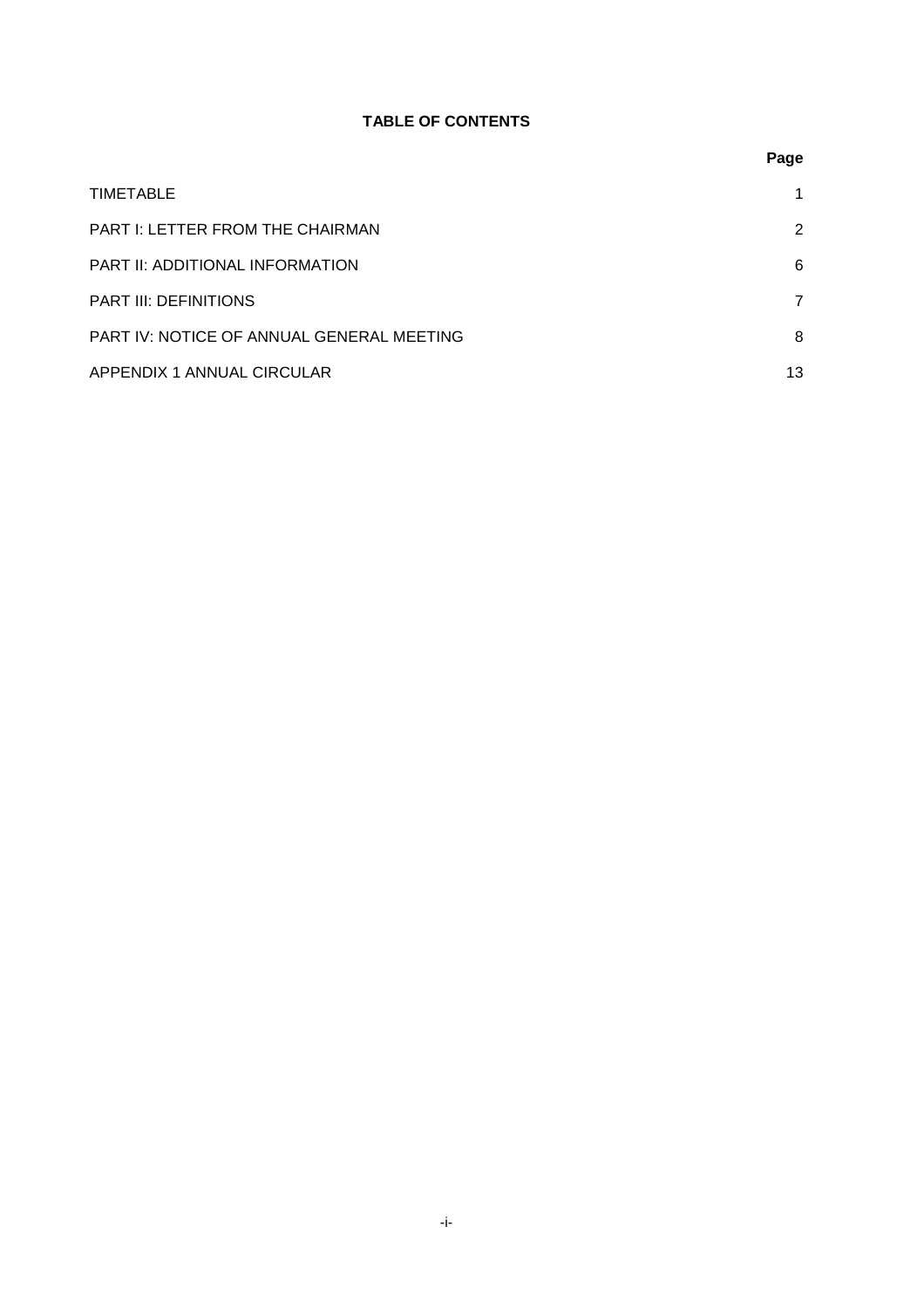# **TIMETABLE**

| Latest time and date for receipt of forms of proxy for the AGM | 9.30am on 18 April 2019 |
|----------------------------------------------------------------|-------------------------|
| Annual General Meeting                                         | 9.30am on 24 April 2019 |
| Announcement of the results of the AGM                         | 24 April 2019           |

**The expected timetable of events in relation to the Contractual Quarterly Tenders over the next four quarters is set out in Section A of the Annual Circular which is appended to this Circular as Appendix 1 and is available on the Company's website.**

*All references to times in this document are London times unless otherwise stated. Any revisions to the times and dates referred to above and elsewhere in this Circular will be notified to Shareholders by public announcement.*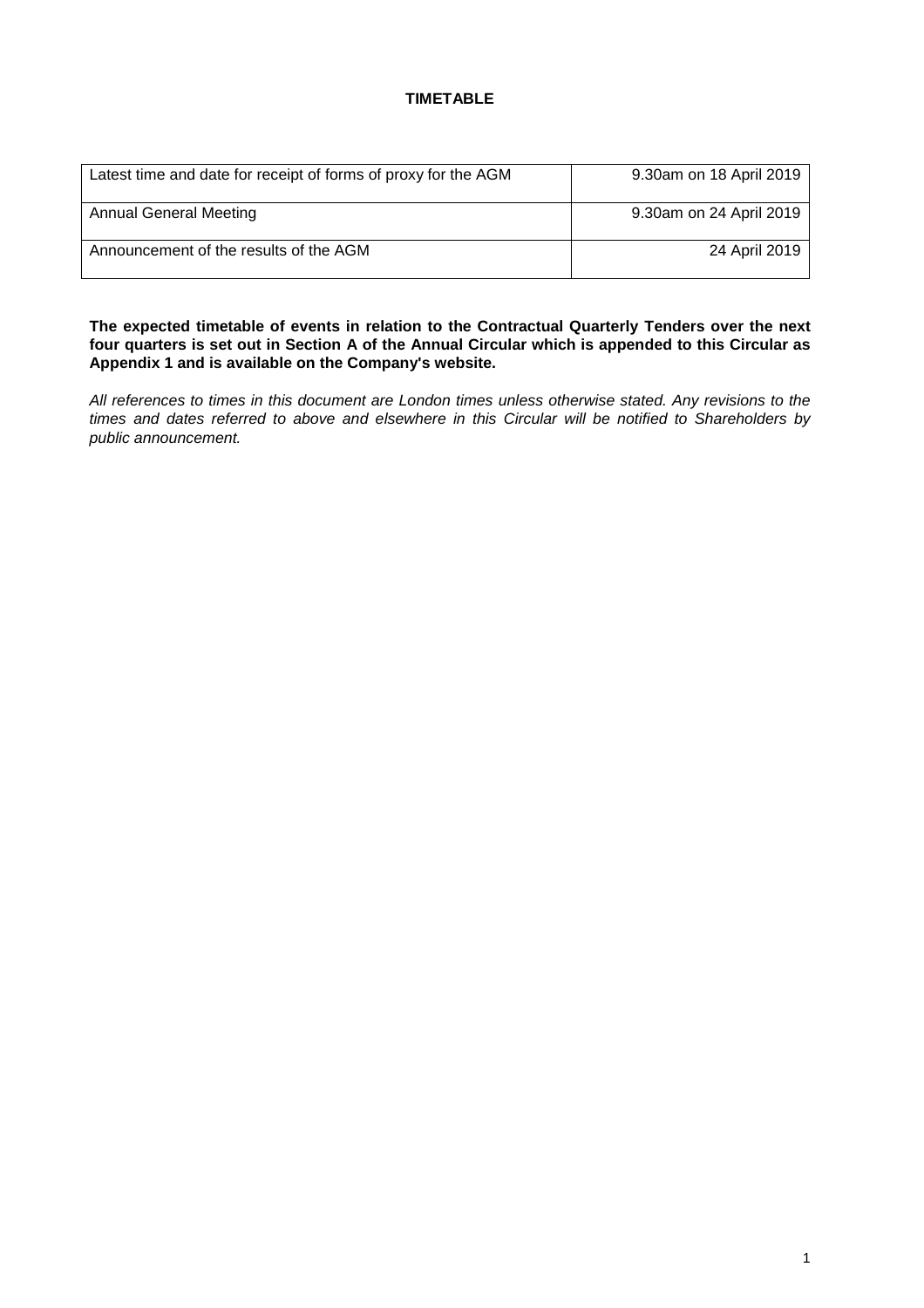### **PART I: LETTER FROM THE CHAIRMAN**

#### **CVC CREDIT PARTNERS EUROPEAN OPPORTUNITIES LIMITED**

(a closed-ended investment company limited by shares incorporated under the laws of Jersey with registered number 112635)

Richard Boléat Stephanie Carbonneil Mark Tucker David Wood

*Registered Address:* IFC1 The Esplanade St Helier Jersey JE1 4BP

20 March 2019

To the Shareholders

Dear Sir or Madam

### **NOTICE OF ANNUAL GENERAL MEETING**

### **RECOMMENDED PROPOSAL FOR THE APPROVAL AND RATIFICATION OF CERTAIN RESOLUTIONS**

#### **1. Introduction**

I am pleased to enclose notice of the Sixth Annual General Meeting (the "**AGM**") of CVC Credit Partners European Opportunities Limited (the "**Company**") which is to be held on Wednesday 24 April 2019 at 9.30am at 7 Bond Street, St. Helier, Jersey JE2 3NP.

The notice convening the AGM (the "**Notice**") is set out in Part IV of this Circular. The explanatory notes for the business to be transacted at the AGM are set out below.

I also refer you to the Company's Annual Circular in respect of the next four Contractual Quarterly Tenders which is appended to this Circular at Appendix 1, and to the Company's annual financial report 2018, both of which are available on the Company's website, www.ccpeol.com. A resolution to receive and consider the reports of the auditor and directors and the accounts for the year ended 31 December 2018 is included in the business of the AGM (Resolution 1), as is a resolution to approve payment of a final dividend for the year ended 31 December 2018 (Resolution 8).

In addition to the ordinary business to be undertaken at the AGM, the Board wishes to seek Shareholder approval in connection with the following additional matters: (i) the renewal of the Directors' authority for the Company to make market purchases of its own Shares pursuant to the Contractual Quarterly Tender facility (Resolution 9), (ii) the buy-back by the Company of up to 14.99 per cent. of the Shares in issue (Resolution 10), as further explained below, and (iii) to grant authority to the Directors to allot up to 10% of the Shares in issue (excluding any Shares held in treasury) at the date of the AGM, without having previously to offer such Shares to shareholders on a pre-emptive basis (Resolution 11) (together, the ''**Proposals''**),

**The Board believes that the Proposals are in the best interests of the Company and its Shareholders as a whole and recommends that you vote in favour of all the Resolutions at the AGM. You are urged to complete and return your Proxy Appointment without delay, whether or not you intend to attend the AGM.**

#### **2. Ordinary business**

Each of the Directors will retire at this year's AGM and will stand for re-election by the Shareholders. In addition, Shareholders will be asked to vote on the election of Stephanie Carbonneil as a new Director of the Company. Biographical details for each Director can be found in the Company's annual financial report 2018. The Company believes that the individual contributions of the Directors proposed to be elected or re-elected are, and would continue to be, important to the Company's long-term sustainable success. I therefore ask you to support the re-election or, in the case of Ms Carbonneil, election of the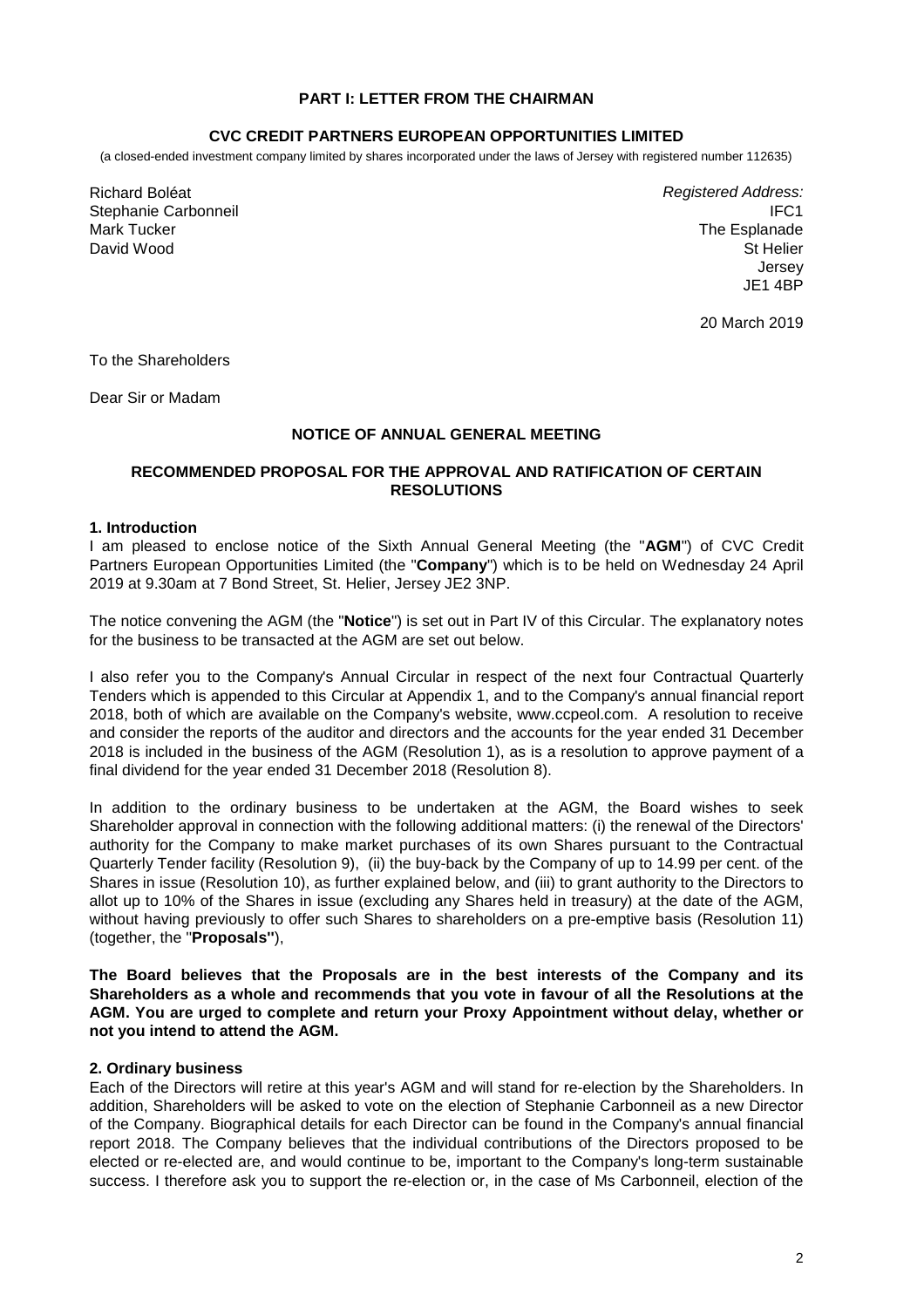Directors, each of whom has confirmed their intention to offer themselves for re-election or election at the AGM (Resolutions 3, 4, 5 and 6).

Shareholders are also invited to vote on the Directors' remuneration report for the year ended 31 December 2018 (Resolution 2), which is set out in the Company's annual financial report 2018. Please note that the vote is advisory only, and the Directors' entitlement to remuneration is not conditional on Resolution 2 being passed.

At every general meeting at which accounts are presented to Shareholders, the Company is required to appoint an auditor to serve until the next general meeting. Ernst & Young LLP have indicated that they are willing to continue as the Company's auditor for another year. You are asked to approve their reappointment and, following normal practice, to authorise the Board to determine their remuneration (Resolution 7).

Resolution 8 seeks Shareholder approval to declare a final dividend of £0.01375/€0.01375 per Share, which is recommended by the Directors for payment to Shareholders appearing on the register of members of the Company at 6pm on 3 May 2019. If approved by Shareholders at the AGM, the final dividend will be paid on 14 June 2019.

#### **3. Contractual Quarterly Tenders - Purchase of own Shares by the Company**

Resolution 9, a Special Resolution to be proposed at the AGM, seeks to renew the authority for the Company to make market purchases of its own Shares pursuant to the Contractual Quarterly Tender facility. The Board is seeking authority to have the ability to tender for and purchase each quarter up to 24.99 per cent. of the Shares in issue at the relevant Tender Record Date, subject to a maximum annual limit of 50.00 per cent. of the Shares in issue at close of business on the date immediately prior to the AGM. The terms and conditions of the Contractual Quarterly Tender facility to which this authority relates are set out in this year's Annual Circular, which is appended to this Circular at Appendix 1. Your attention is drawn to Part I of the Prospectus, and specifically the sections entitled "Discount Control: Quarterly Tenders" (pages 73 to 77) and "Part XIII: Terms and Conditions of the Contractual Quarterly Tenders" (pages 236 to 245) (a copy of the Prospectus can be obtained from the Company's website, www.ccpeol.com), which are incorporated by reference into this Circular (see page 6 of this Circular). Your attention is also drawn, in particular, to the risk factors set out in Section E of the Annual Circular.

In order to offer Shareholders liquidity on a net asset value basis, the Company has established the Contractual Quarterly Tender facility, further details of which are set out in the Annual Circular which is Appendix 1 to this document. It is the Directors' intention to use such authority as stated in the Annual Circular.

Tender Purchases by the Company will be financed by back-to-back redemptions of Company Investment Vehicle Interests and, as a result, Tender Purchases will be contingent upon successful *pro rata* redemptions of Company Investment Vehicle Interests held by the Company. The Tender Price determination and settlement will mirror the redemption timeline of the Investment Vehicle. The operation of these arrangements reflects the liquidity of assets held by the Investment Vehicle. Shareholders should refer to Section B of Appendix 1 for the process for De Minimis Tender Requests.

The minimum price which may be paid by the Company for any Share will be 1 pence (or equivalent for a Share denominated in a currency other than Sterling); and the maximum price which may be paid by the Company for any share will be the Tender Price, as set out on page 3 of the Annual Circular.

Applications in connection with Contractual Quarterly Tender facility will be subject to an additional condition being that the amount that a Shareholder will realise as a result of the election to tender must be greater than the tender administration charge payable by that Shareholder. The Directors have introduced this restriction to avoid situations where Shareholders seek to redeem their shares but after the tender administration charge is applied, are not entitled to receive any distributions for such shares.

The Company may retain any of its own Shares which it has purchased as treasury shares with a view to possible re-issue at a future date, or cancel them. The Company would consider holding any of its own Shares that it purchases pursuant to the authority conferred by this resolution as treasury shares in order to give the Company the ability to re-issue Shares from treasury quickly and cost-effectively and to provide the Company with additional flexibility in the management of its capital base.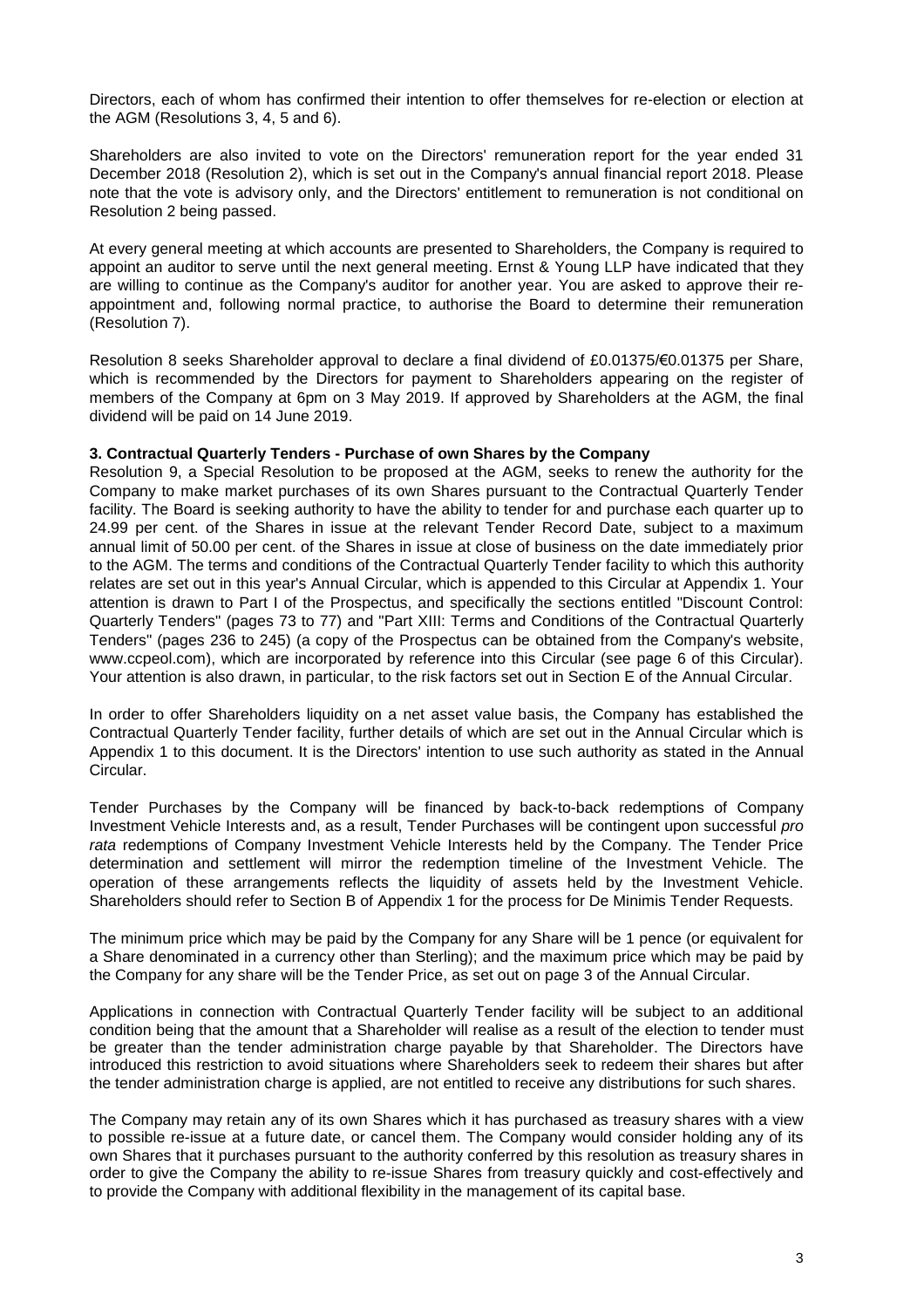There are no options to subscribe for Shares outstanding as at the date of this Circular.

# **4. Share Buy-Backs**

The Directors are seeking authority to buy back up to 14.99 per cent. of the Shares in issue as at 24 April 2019, being the date of the AGM. Any buy-back of Shares will be made subject to the Companies Law and within guidelines established from time to time by the Directors. The Directors intend that the making and timing of any buy-backs will be at their discretion.

The Board aims to minimise the discount at which the Shares trade relative to the net asset value per Share, as well as to reduce volatility and increase liquidity in the Shares. In seeking to achieve this, the Board believes it should maintain flexibility and therefore does not operate a fixed discount management policy. Resolution 10, a Special Resolution to be proposed at the AGM, seeks the authority for the Company to make Share buy-backs for this purpose.

The timing and structure of any such purchases are entirely discretionary and no expectation or reliance should be placed on the Board exercising such discretion. Shares purchased by the Company may be retained as treasury shares pending re-issue at a future date, or cancelled.

The minimum price at which Shares will be repurchased is 1 pence (or equivalent for a Share denominated in a currency other than Sterling). The maximum price, exclusive of expenses, at which Shares will be repurchased, will be the higher of (i) an amount equal to 105 per cent. of the average of the middle market quotations for a Share taken from the Official List for the five business days immediately preceding the day on which the Share is purchased; and (ii) the higher of the price of the last independent trade and the current highest independent bid for a share in the Company on the trading venues where the market purchases by the Company pursuant to the authority conferred by this resolution will be carried out.

# **5. Resolutions**

You will find attached to this Circular, a notice convening the AGM of the Company to be held at 9.30am on 24 April 2019.

As at the date of this notice, the Company's issued share capital, excluding treasury shares comprises 343,287,565 Sterling Shares of no par value and 126,980,138 Euro Shares of no par value. Each Sterling Share carries the right to 1.17 votes and each Euro Share carries the right to 1 vote at a general meeting of the Company and, therefore, the total number of voting rights in the Company is 528,626,589.

# **6. Action to be Taken**

Enclosed with this Circular is a form of proxy for use by Shareholders in respect of the AGM. Whether or not you intend to attend the AGM, you should ensure that your Proxy Appointment is returned to Computershare Registrars, by one of the following means:

- (1) in hard copy form by post, by courier or by hand to, Computershare Investor Services (Jersey) Limited, c/o The Pavilions, Bridgwater Road, Bristol, BS99 6ZY; or
- (2) in the case of CREST members, by utilising the CREST electronic proxy appointment service in accordance with the procedures set out in the notes to the Notice of the AGM.

In each case, the Proxy Appointment must be received by Computershare Registrars not less than 48 hours before the time that the AGM is scheduled to begin. To be valid, the relevant Proxy Appointment should be completed in accordance with the instructions accompanying it and lodged with Computershare Registrars by the relevant time.

Completion and return of the Proxy Appointment will not affect a Shareholder's right to attend and vote at the AGM. A quorum consisting of two persons entitled to vote upon the Resolution, each being a Shareholder or a proxy for a Shareholder or duly authorised representative of a body corporate is required for the AGM unless the AGM is adjourned in accordance with the Articles. At such an adjourned meeting the quorum shall be one person entitled to vote upon the Resolution.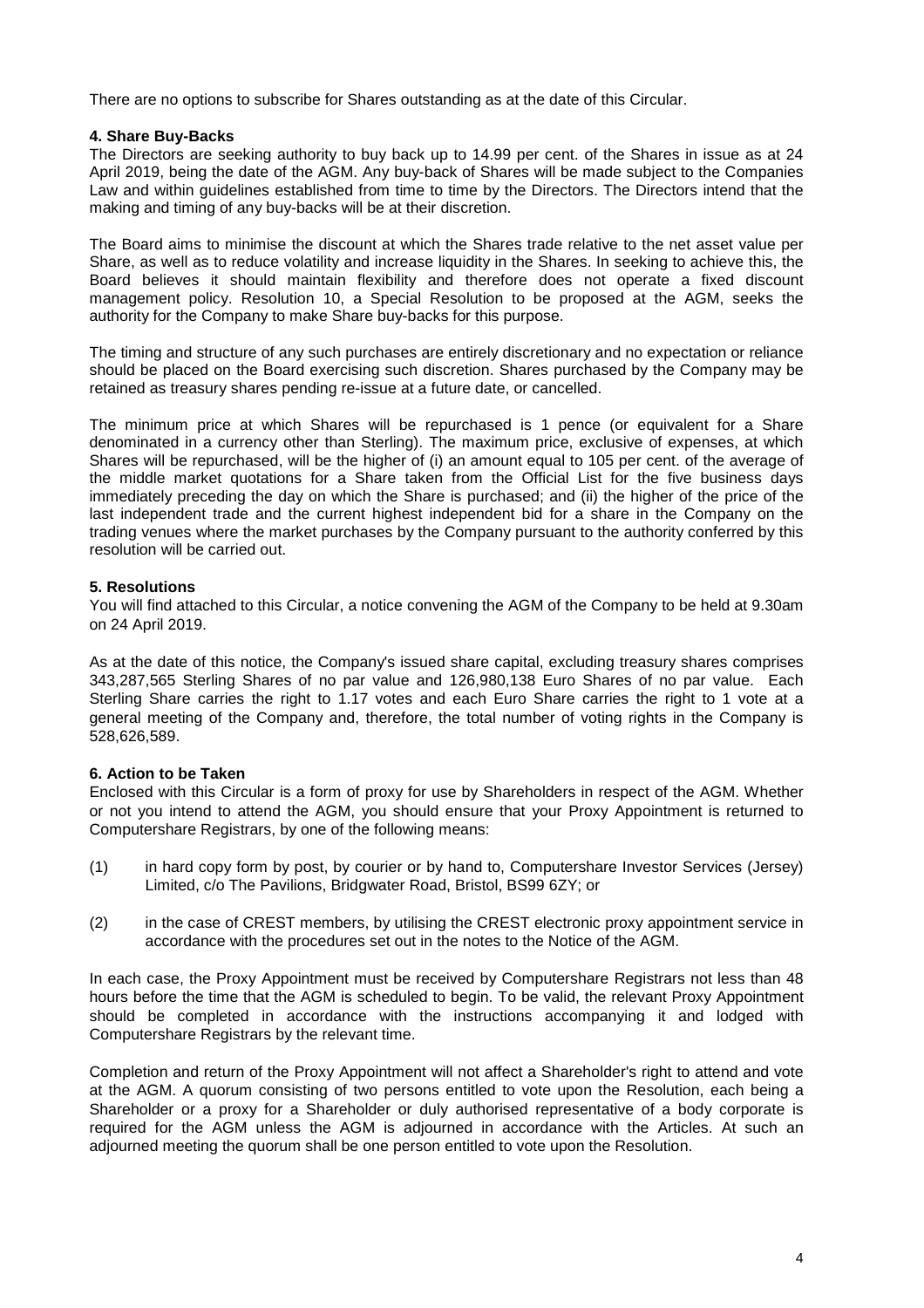# **7. Documents on Display**

Copies of this Circular will be available for inspection at the registered office of the Company at IFC1, The Esplanade, St Helier, Jersey JE1 4BP during normal business hours on any Business Day, from the date of this Circular until the conclusion of the AGM, and at the place of the AGM for at least 15 minutes prior to, and during, the AGM.

### **8. Recommendation**

The Board considers that the Proposals and the Resolutions are likely to promote the success of the Company and are in the best interests of the Company and of Shareholders as a whole and accordingly recommends that all Shareholders vote in favour of the Resolutions at the AGM.

Yours faithfully,

Richard Boléat *Chairman*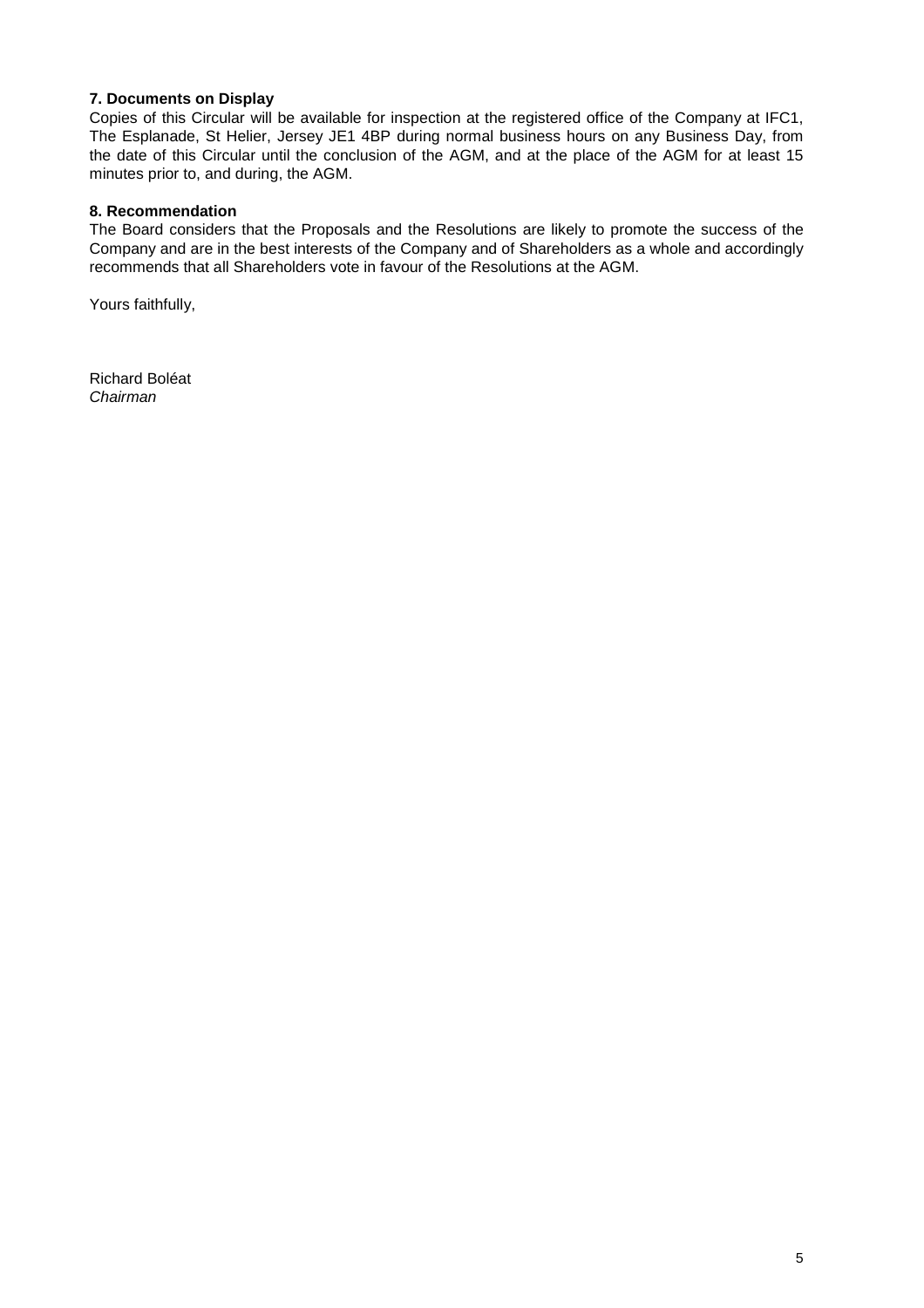# **PART II: ADDITIONAL INFORMATION**

# **1. Material Contracts**

The Company has not been a party to any material contracts since its incorporation on 20 March 2013 (being contracts entered into by the Company since its incorporation and which are, or may be, material) which contain information that Shareholders would reasonably require to make a properly informed assessment of how to vote on the Resolutions.

# **2. Major Shareholders**

As at the date hereof, insofar as is known to the Company, the following persons are directly or indirectly interested in 5 per cent, or more of the Company's total voting rights:

| Name                                 | Percentage of Voting Rights in issue |
|--------------------------------------|--------------------------------------|
| Quilter plc                          | 20.26%                               |
| Investec Wealth & Investment Limited | $6.72\%$                             |
| Canaccord Genuity Group Inc          | 5.84%                                |
| FIL Limited                          | 5.23%                                |

# **3. Significant Change**

There has been no significant change in the financial or trading position of the Company since 31 December 2018, being the last date in respect of which the Company has published financial information.

# **4. Director's Interests in Shares**

As at the date of this Circular, none of the Directors or any person connected with any of the Directors has a Shareholding or any other interest in the share capital of the Company.

# **5. Information Incorporated by Reference**

The table below sets out the information incorporated by reference into this Circular from the Prospectus so as to provide information required pursuant to the Listing Rules.

|                                                                                           | Page number(s) in the<br>Prospectus | Page number(s) in<br>this Circular |
|-------------------------------------------------------------------------------------------|-------------------------------------|------------------------------------|
| Discount Control: Quarterly Tenders                                                       | 73 to 77                            | З                                  |
| Part XIII: Terms and Conditions of the Contractual 236 to 245<br><b>Quarterly Tenders</b> |                                     | 3                                  |

Save as set out above, information that is incorporated by reference or referred or cross-referred to in the Prospectus is not incorporated by reference into this Circular, and no other portions of the Prospectus is incorporated by reference into this Circular. In the event of any inconsistency between the Prospectus and the Circular, the Circular will prevail.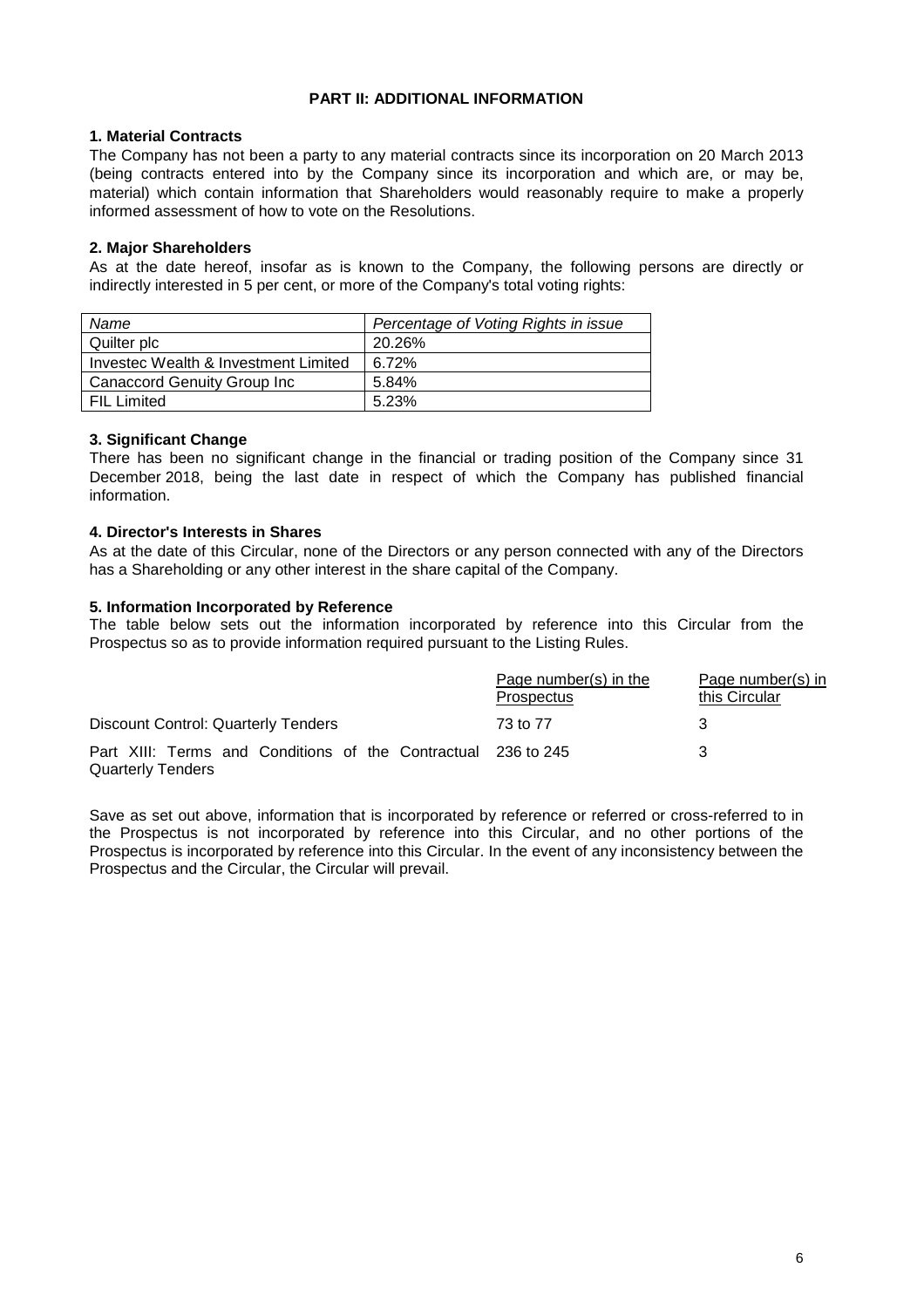# **PART III: DEFINITIONS**

| "AGM"                         | the annual general meeting of the Company to be held at 9.30am on 24 April<br>2019 at 7 Bond Street, St. Helier, Jersey JE2 3NP (or any adjournment thereof),<br>notice of which is set out in Part IV of this Circular;                                                                                            |
|-------------------------------|---------------------------------------------------------------------------------------------------------------------------------------------------------------------------------------------------------------------------------------------------------------------------------------------------------------------|
| "Annual Circular"             | the document set out in Appendix 1 to this Circular;                                                                                                                                                                                                                                                                |
| "Articles"                    | the memorandum and articles of association of the Company;                                                                                                                                                                                                                                                          |
| "Business Day"                | a day on which the London Stock Exchange and banks in Jersey are normally<br>open for business;                                                                                                                                                                                                                     |
| "C Share"                     | a redeemable ordinary share of no par value in the capital of the Company<br>issued as a "C Share" of such class (denominated in such currency) as the<br>Directors may determine in accordance with the Articles and having such rights<br>and being subject to such restrictions as are contained in the Articles |
| "Circular"                    | this document;                                                                                                                                                                                                                                                                                                      |
| "Companies Law"               | Companies (Jersey) Law 1991, as amended or replaced from time to time and<br>any ordinance, statutory instrument or regulation made thereunder;                                                                                                                                                                     |
| "Company"                     | CVC Credit Partners European Opportunities Limited, a closed-ended<br>investment company incorporated in Jersey under the Companies Law on 20<br>March 2013 with registered number 112635;                                                                                                                          |
| "Computershare<br>Registrars" | Computershare Investor Services (Jersey) Limited;                                                                                                                                                                                                                                                                   |
| "CREST"                       | the facilities and procedures for the time being of the relevant system of which<br>Euroclear has been approved as operator pursuant to the Uncertificated<br>Securities Regulations 2001 of the United Kingdom (SI No. 2001/3755) and the<br><b>CREST Jersey Regulations;</b>                                      |
| "Directors" or<br>"Board"     | the directors of the Company;                                                                                                                                                                                                                                                                                       |
| "Euro Shares"                 | Euro denominated Shares;                                                                                                                                                                                                                                                                                            |
| "Notice"                      | the notice convening the AGM set out in Part IV of this Circular;                                                                                                                                                                                                                                                   |
| "Proposals"                   | the items of business to be proposed at the AGM;                                                                                                                                                                                                                                                                    |
| "Proxy<br>Appointment"        | the appointment of a proxy on behalf of a Shareholder in accordance with the<br>procedures described in this Circular;                                                                                                                                                                                              |
| "Resolutions"                 | the resolutions to be proposed at the AGM and contained in the Notice, and<br>each such resolution a "Resolution";                                                                                                                                                                                                  |
| "Share"                       | a redeemable ordinary share of no par value in the capital of the Company<br>issued as a "Share" of such class (denominated in such currency) as the<br>Directors may determine in accordance with the Articles and having such rights<br>and being subject to such restrictions as are contained in the Articles;  |
| "Shareholder"                 | a holder of Shares; and                                                                                                                                                                                                                                                                                             |
| "Sterling Shares"             | Sterling denominated Shares.                                                                                                                                                                                                                                                                                        |

Defined terms used in this Circular where not defined above, shall have the same meaning as in the Prospectus issued by the Company dated 20 March 2014 (a copy of which is available from the Company's website at www.ccpeol.com).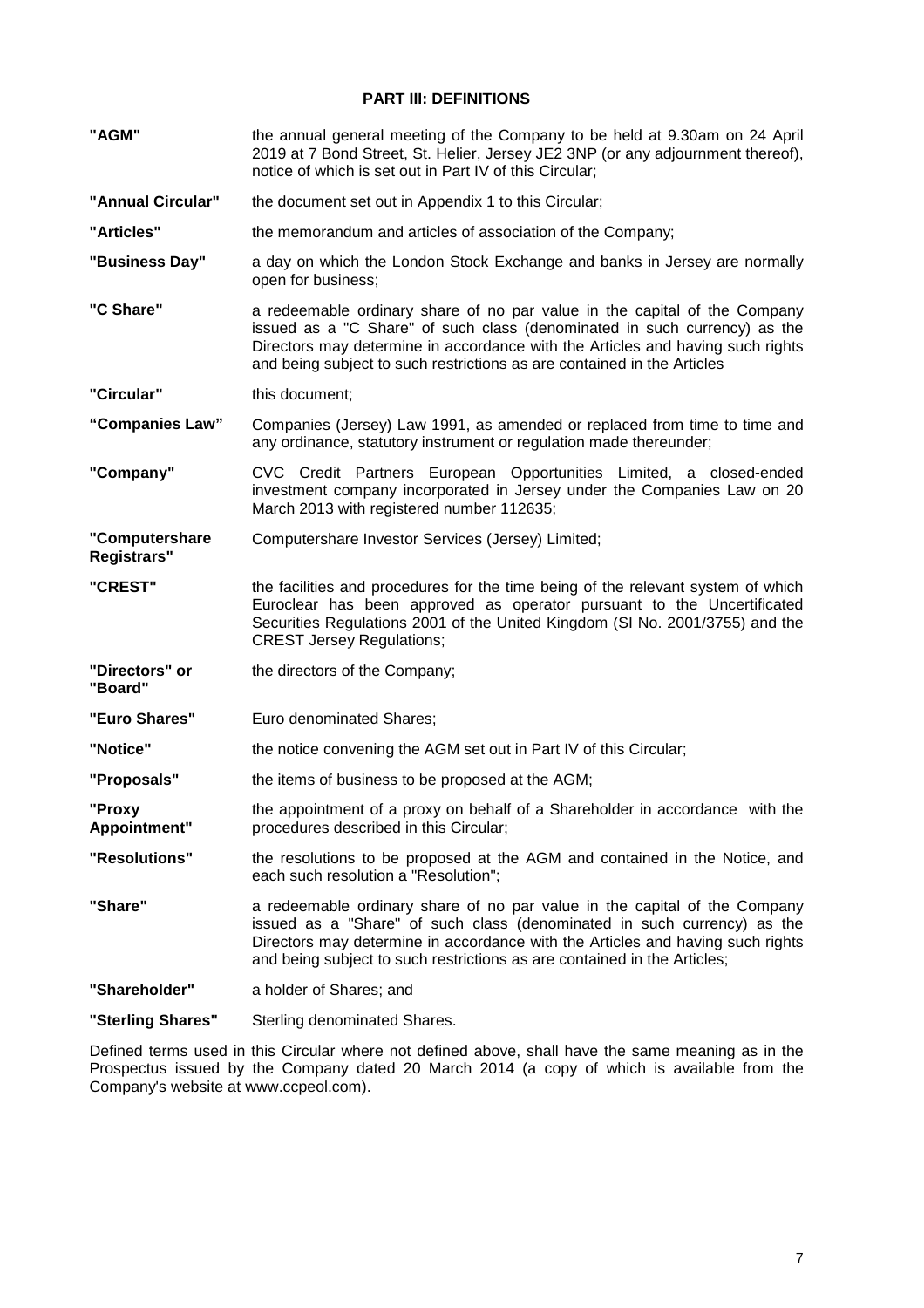# **PART IV: NOTICE OF ANNUAL GENERAL MEETING**

#### **CVC Credit Partners European Opportunities Limited**

*(a closed-ended investment company limited by shares incorporated under the laws of Jersey with registered number 112635)*

#### **Notice of Annual General Meeting**

### **Capitalised terms used in this Notice of AGM and not otherwise defined have the meanings ascribed to them in the Circular of the Company dated 20 March 2019.**

**NOTICE** is hereby given that the sixth Annual General Meeting of CVC Credit Partners European Opportunities Limited (the "**Company**") will be held at 7 Bond Street, St. Helier, Jersey JE2 3NP on 24 April 2019 at 9.30am for the purpose of transacting the following ordinary business:

- 1. To receive the directors' report and audited financial statements of the Company for the year ended 31 December 2018, together with the auditors' report thereon;
- 2. To approve the directors' remuneration report in the form set out in the Company's annual financial report 2018;
- 3. To re-elect Mr Richard Boléat as a director of the Company;
- 4. To re-elect Mr Mark Tucker as a director of the Company;
- 5. To re-elect Mr David Wood as a director of the Company;
- 6. To elect Ms Stephanie Carbonneil as a director of the Company;
- 7. To re-appoint Ernst & Young LLP as the Company's independent auditors and to authorise the directors to agree their remuneration;
- 8. To declare a final dividend for the year ended 31 December 2018 of £0.01375 per Sterling Share and  $\epsilon$ 0.01375 per Euro Share to be payable to the shareholders appearing on the register at the close of business on 3 May 2019 as recommended by the Directors of the Company;

**AND** the following special business:

To consider and if thought fit pass the following resolutions:

#### *Special Resolutions*

- 9. THAT, the Company be and is hereby unconditionally and generally authorised for the purposes of Article 57 of the Companies (Jersey) Law 1991, as amended (the "**Law**") to make one or more market purchases on a stock exchange of Shares by means of Quarterly Tender Offers made by the Company as principal in accordance with the procedures described in Appendix 1 Annual Circular to this , and to cancel such Shares, or hold such Shares in treasury, provided that:
	- (a) the maximum number of Shares of any class hereby authorised to be repurchased by the Company in each quarter of a calendar year is an amount equal to 24.99 per cent. of the Shares of such class in issue as at the relevant Tender Record Date (as defined in the Annual Circular dated 20 March 2019);
	- (b) the maximum number of Shares of any class hereby authorised to be repurchased by the Company in each calendar year is an amount equal to 50.00 per cent. of the Shares of such class in issue as at the Annual Record Date (as defined in the Annual Circular dated 20 March 2019);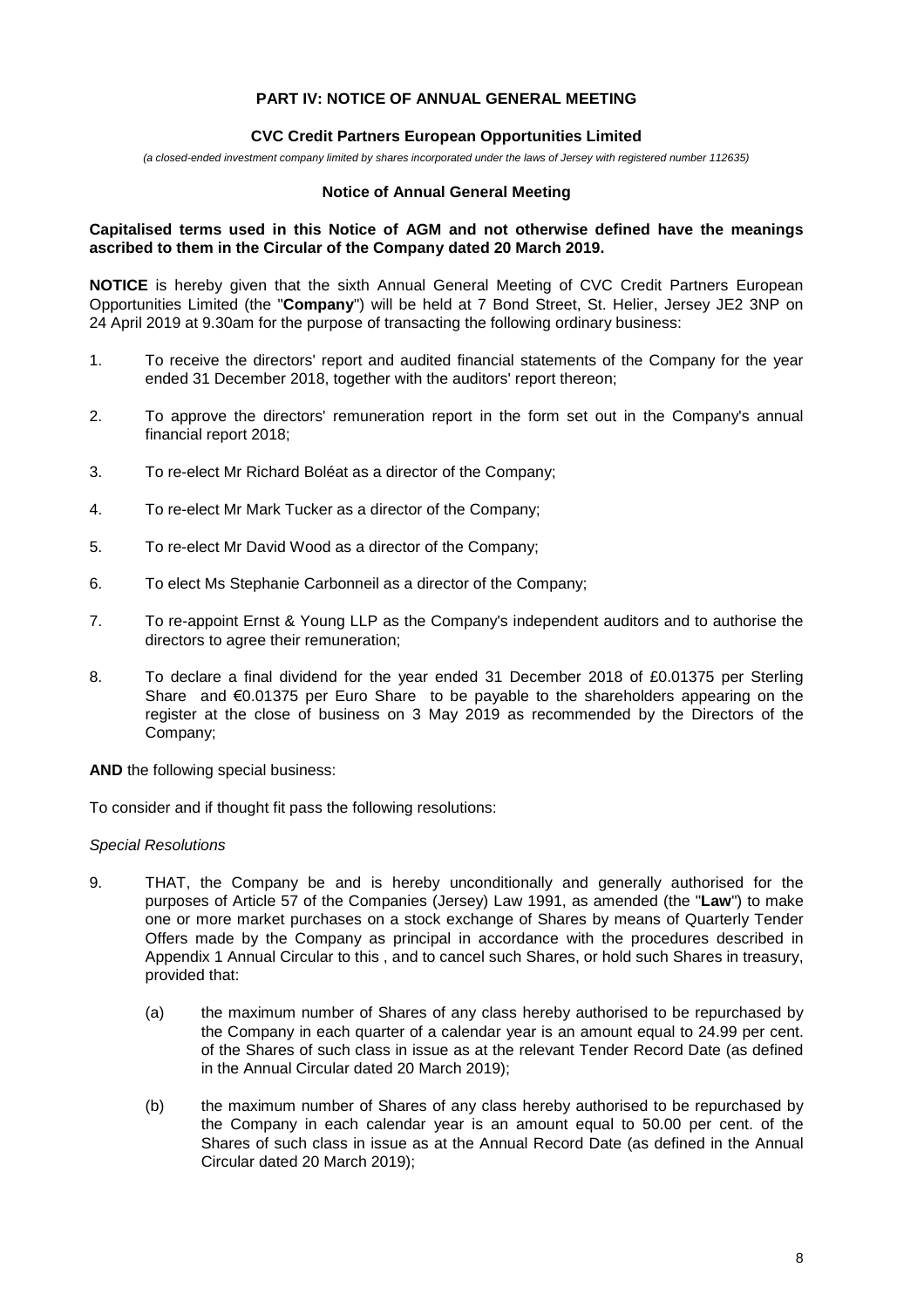- (c) the minimum price (exclusive of expenses), which may be paid by the Company for any Share will be 1 pence;
- (d) the maximum price (exclusive of expenses), which may be paid by the Company for any Share will be the Tender Price (as set out in the Annual Circular dated 20 March 2019);
- (e) unless previously revoked, varied or renewed, this authority shall expire upon the earlier to occur of (i) the date being 18 months from the date of this resolution, and (ii) the end of the Company's next Annual General Meeting; and
- (f) a contract to purchase Shares under this authority may be made prior to the expiry of this authority, and concluded in whole or in part after the expiry of this authority.
- 10. THAT, the Company be and is hereby generally and unconditionally authorised to make one or more market purchases on a stock exchange of, and to cancel, or hold as treasury shares, Shares in the capital of the Company, pursuant to the Law and may cancel or hold such Shares in treasury provided that:
	- (a) the maximum number of Shares hereby authorised to be repurchased by the Company is 14.99 per cent. of the issued share capital of the Company as at the date of the passing of this Resolution;
	- (b) the maximum price, exclusive of expenses, which may be paid for a Share shall not be more than the higher of:
		- (i) an amount equal to 105 per cent. of the average of the middle market quotations for a Share taken from the Official List for the five business days immediately preceding the day on which the Share is purchased; and
		- (ii) the higher of the price of the last independent trade and the current highest independent bid for a Share on the trading venues where the market purchases by the Company pursuant to the authority conferred by this Resolution 10 will be carried out;
	- (c) the minimum price (exclusive of expenses), which may be paid by the Company for any Share is 1 pence (or equivalent for a Share denominated in a currency other than Sterling);
	- (d) the Directors of the Company can, prior to each such purchase, make the solvency statement required by the Law and fulfil all other requirements of the Law in relation to purchases of a company's own shares;
	- (e) the Company may make a contract to purchase its Shares under the authority conferred by this Resolution, which contract will or may be executed wholly or partly after the expiry of such authority, and may purchase its Shares in pursuance of any such contract; and
	- (f) unless previously revoked, varied or renewed, this authority shall expire upon the earlier to occur of (i) the date being 18 months from the date of this resolution, and (ii) the end of the Company's next annual general meeting.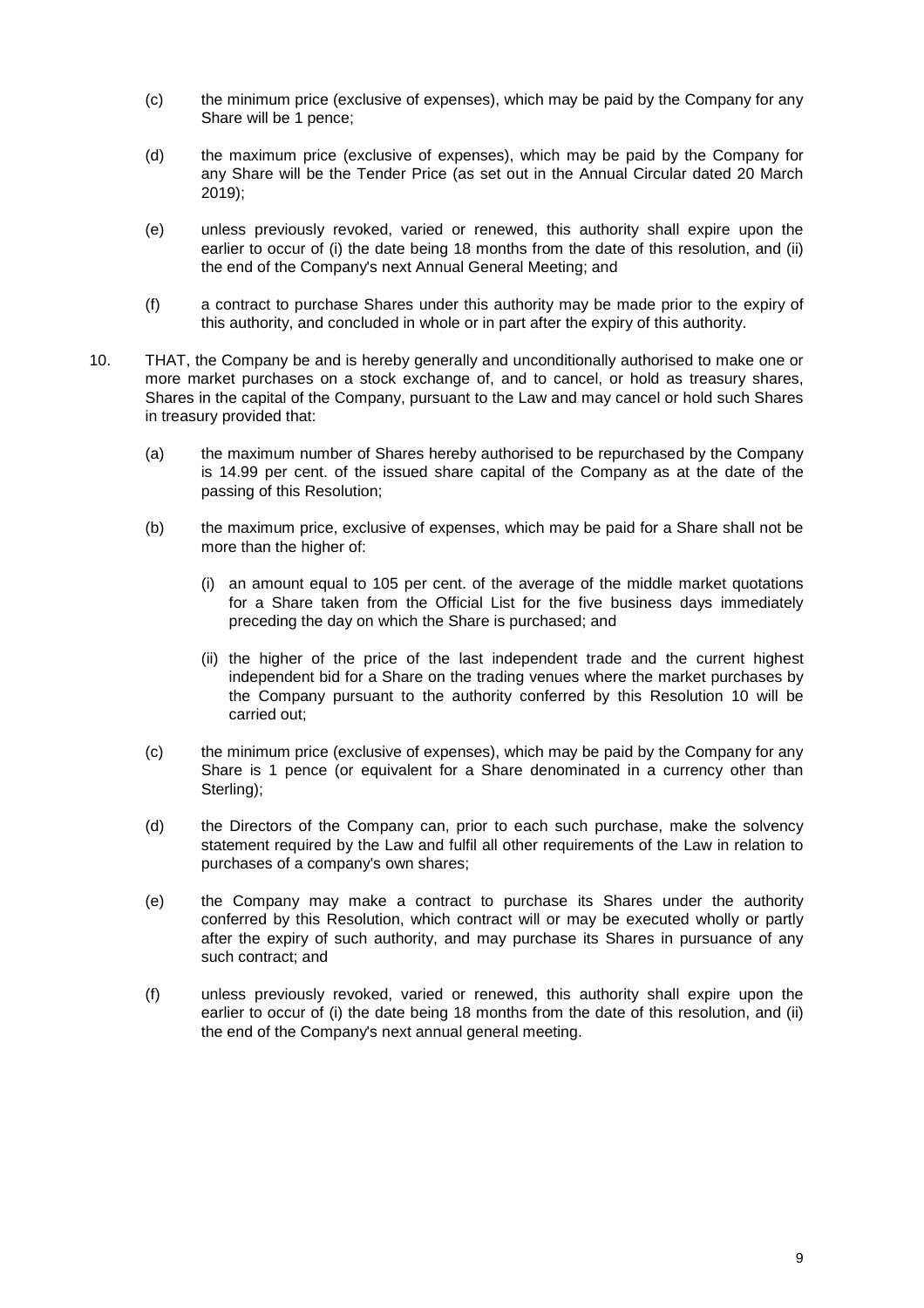11. THAT Article 3 of the articles of incorporation of the Company (the "**Articles**") shall be and is hereby disapplied and authority be conferred on the Board to allot, grant options over or otherwise dispose of up to such number of (a) Shares; and (b) C Shares, (collectively "**New Shares**") as, in aggregate, represents 10 per cent of the Shares and C Shares in issue (excluding any Shares or C Shares held in treasury) as at the date of the AGM, without offering such New Shares or options pre-emptively, such authority to expire at the conclusion of the next annual general meeting of the Company unless previously renewed, varied or revoked by the Company in general meeting, save that the Company shall be entitled to make offers or agreements before the expiry of such power which would or might require equity securities to be allotted and issued after such expiry and the Directors shall be entitled to allot and issue equity securities pursuant to any such offer or agreement as if the power conferred hereby had not expired.

By order of the Board Siobhan Lavery

For and on behalf of BNP Paribas Securities Services S.C.A. Jersey Branch Company Secretary

Registered Office: IFC1 The Esplanade St Helier Jersey JE1 4BP

Dated: 20 March 2019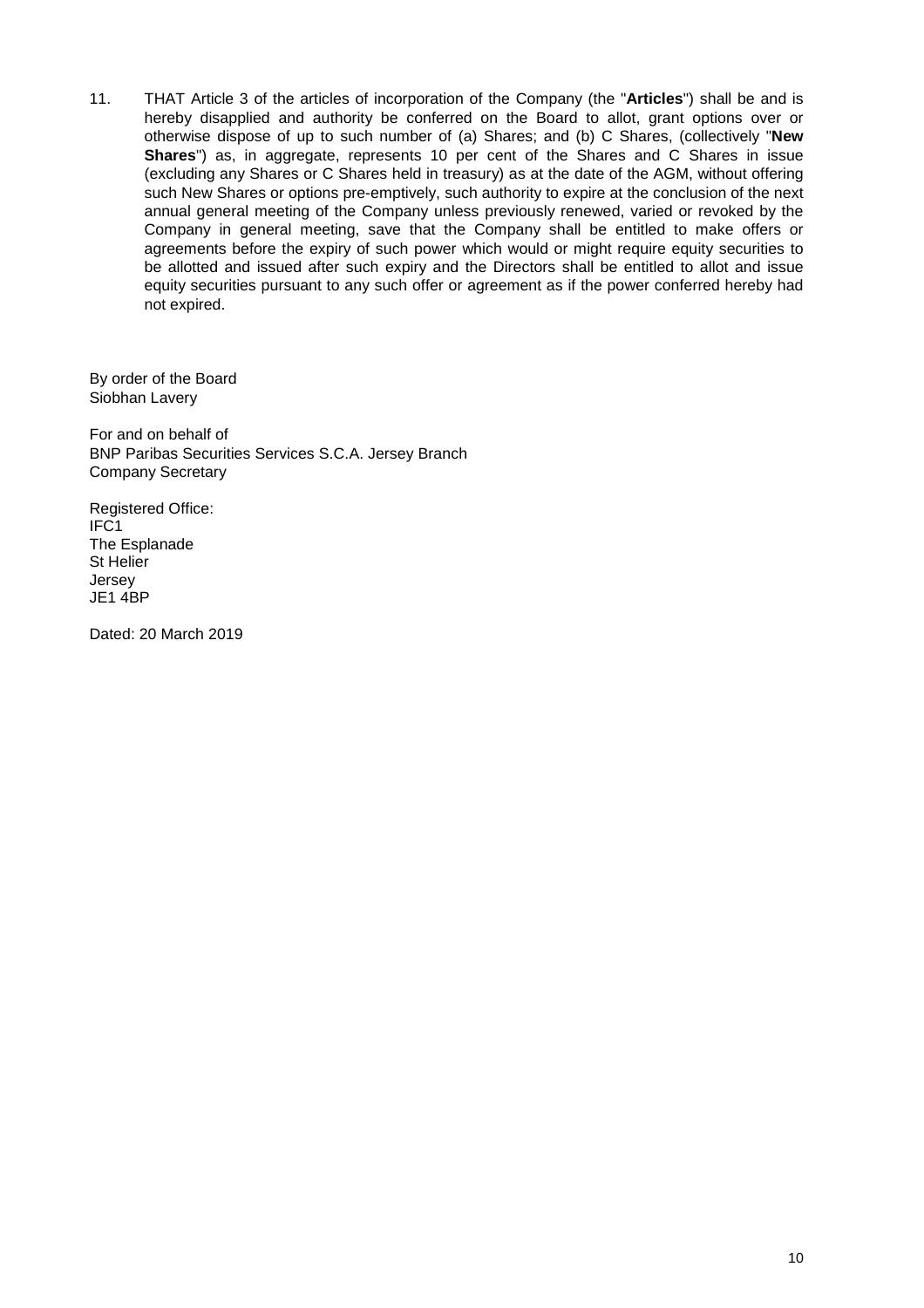### **Notes to the Notice of AGM**

#### NOTES:

- 1 A member entitled to attend and vote is entitled to appoint a proxy to attend and vote instead of the member. A proxy need not also be a member.
- 2 To be valid, an appointment of proxy must be returned using one of the following methods:
	- (i) by sending a proxy form (together, if appropriate, with the power of attorney or other written authority under which it is signed or a certified copy of such power or authority) to Computershare Investor Services (Jersey) Limited, c/o The Pavilions, Bridgwater Road, Bristol, BS99 6ZY; or
	- (ii) in the case of CREST members, by utilising the CREST electronic proxy appointment service,

and in each case the appointment of proxy (together with any relevant power/authority) must be received (or, in the case of the appointment of a proxy through CREST, retrieved by enquiry to CREST in the manner prescribed by CREST) by the Company's registrars, Computershare Investor Services (Jersey) Limited, not later than 48 hours before the time appointed for holding the AGM as set out in the notice of AGM.

- 3 CREST members who wish to appoint a proxy or proxies by utilising the CREST electronic proxy appointment service may do so for the meeting and any adjournment(s) thereof by utilising the procedures described in the CREST manual, which is available to download from the Euroclear website (www.euroclear.com/CREST). CREST personal members or other CREST sponsored members, and those CREST members who have appointed a voting service provider(s), should refer to their CREST sponsor or voting service provider(s), who will be able to take the appropriate action on their behalf.
- 4 In order for a proxy appointment made by means of CREST to be valid, the appropriate CREST message (a "CREST Proxy Instruction") must be properly authenticated in accordance with Euroclear UK & Ireland Limited's specifications and must contain the information required for such instructions, as described in the CREST manual. The message must be transmitted so as to be received by the latest time for receipt of proxy appointments specified above. For this purpose, the time of receipt will be taken to be the time (as determined by the timestamp applied to the message by the CREST applications host) from which the issuer's agent (ID RA10) is able to retrieve the message by enquiry to CREST in the manner prescribed by CREST.
- 5 CREST members and, where applicable, their CREST sponsors or voting service provider(s) should note that Euroclear UK & Ireland Limited does not make available special procedures in CREST for any particular messages.
- 6 Normal system timings and limitations will therefore apply in relation to the input of CREST Proxy Instructions. It is the responsibility of the CREST member concerned to take (or, if the CREST member is a CREST personal member or sponsored member or has appointed a voting service provider(s), to procure that his CREST sponsor or voting service provider(s) take(s)) such action as shall be necessary to ensure that a message is transmitted by means of the CREST system by any particular time. In this connection, CREST sponsors or voting service providers are referred, in particular, to those sections of the CREST manual concerning practical limitations of the CREST system and timings.
- 7 The Company may treat as invalid a CREST Proxy Instruction in the circumstances set out in Article 34 of the Companies (Uncertificated Securities) (Jersey) Order 1999.